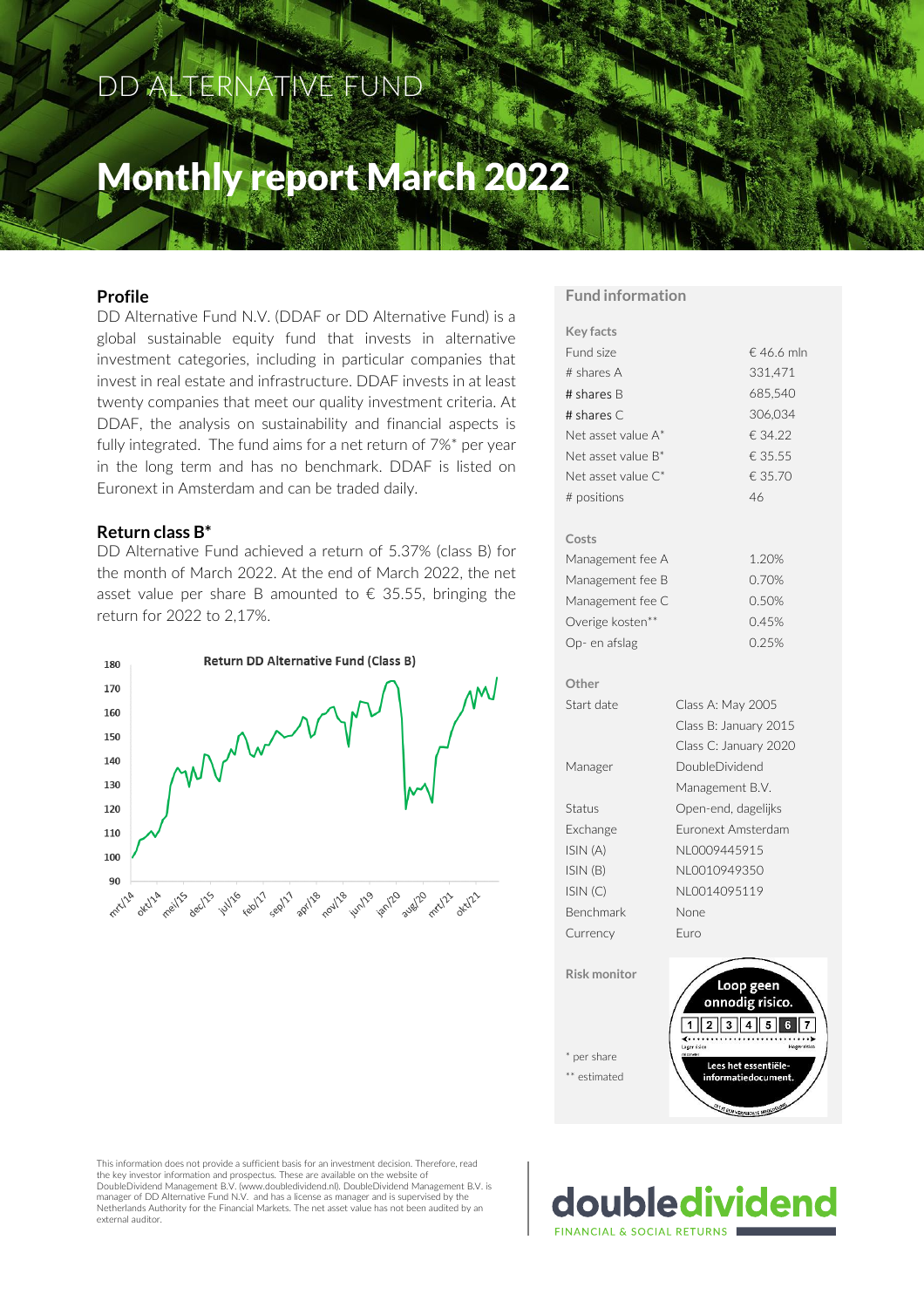# doubledividend

#### **Table: monthly total return in % (after costs. dividend included) \***

|      | Jan     | Feb     | Mar      | Apr     | May     | Jun     | Jul     | Aug     | Sep     | Oct     | <b>Nov</b> | Dec     | Total    |
|------|---------|---------|----------|---------|---------|---------|---------|---------|---------|---------|------------|---------|----------|
| 2012 | 1.53    | 2.02    | 4.59     | $-3.24$ | $-2.34$ | 1.51    | 3.09    | $-0.18$ | 1.49    | 2.56    | 0.48       | $-0.02$ | 11.81    |
| 2013 | 0.83    | 0.72    | $-1.41$  | 4.38    | 1.39    | $-7.59$ | 2.56    | $-1.31$ | 3.14    | 2.61    | $-0.81$    | $-0.67$ | 3.35     |
| 2014 | $-0.47$ | 5.76    | $-1.86$  | 2.69    | 4.37    | 0.54    | 1.24    | 1.66    | $-2.20$ | 2.36    | 4.13       | 1.48    | 21.18    |
| 2015 | 10.58   | 3.96    | 1.72     | $-1.51$ | 0.52    | $-4.86$ | 6.54    | $-3.70$ | 0.32    | 7.37    | $-0.40$    | $-2.56$ | 18.13    |
| 2016 | $-3.76$ | $-1.28$ | 6.08     | 0.71    | 3.13    | $-1.62$ | 5.37    | 1.01    | $-1.97$ | $-4.02$ | $-0.70$    | 2.66    | 5.13     |
| 2017 | $-2.14$ | 3.02    | $-0.13$  | 2.01    | 2.08    | $-0.83$ | $-1.11$ | 0.45    | 0.11    | 1.32    | 1.34       | 2.44    | 8.74     |
| 2018 | $-0.74$ | $-4.78$ | 1.03     | 3.91    | 1.37    | 0.32    | 1.40    | 0.29    | $-2.75$ | $-1.15$ | $-0.21$    | $-6.35$ | $-7.82$  |
| 2019 | 9.85    | $-1.37$ | 4.20     | $-0.25$ | $-0.27$ | $-3.32$ | 0.67    | 0.65    | 4.62    | 2.61    | 0.42       | 0.02    | 18.63    |
| 2020 | $-1.55$ | $-7.63$ | $-23.87$ | 7.51    | $-2.27$ | 2.09    | $-0.42$ | 1.90    | $-2.56$ | $-3.42$ | 15.36      | 2.84    | $-15.88$ |
| 2021 | 0.03    | $-0.08$ | 4.41     | 2.80    | 1.41    | 1.66    | 2.96    | 1.82    | $-4.23$ | 5.47    | $-2.10$    | 2.28    | 17.27    |
| 2022 | $-2.82$ | $-0.22$ | 5.37     |         |         |         |         |         |         |         |            |         | 2.17     |

\* From 2015 Class B shares returns are used. The value of your investment may fluctuate. Results achieved in the past do not provide any guarantees for the future.

### **Market developments**

European real estate stocks fell sharply in the first week of March, but eventually ended the month in positive territory. On balance, the FTSE EPRA Developed Europe Index rose by 0.9%, but for the whole of 2022 the index still stands at a loss of 5%. Healthcare and mini-storage did particularly well in March, with returns sometimes exceeding 10%. The absolute highlight last month was Hibernia with a return of 39.3%. Brookfield made a bid of €1.634 per share for the company. The Irish office investor stood at a large discount to net asset value and Brookfield is now taking advantage of that. Incidentally, this is Brookfield's third acquisition of an office player in a short time. The DD Alternative Fund also had a position in Hibernia but has sold its stake completely as the stock price came close to the offer price and we do not expect a higher bid.

Renewable infrastructure managed to maintain the upward trend that started in late February. The Eagle Renewable Index rose 3.2% (in euro terms) in March, making the return for the year positive again (+1.2%). The sector is in the spotlight now that energy prices are rising hard since the outbreak of the war in Ukraine. Also positive for the sector is the European Commission's new plan, REPowerEU, with the goal of independence from Russian fossil fuels by 2030. The plan includes an increase in imports of LNG, coal and petroleum from other countries and an acceleration of the Green Deal (energy efficiency targets and scaling up of renewable energy sources). In this way, European politicians hope to better protect individuals and businesses from sharp increases in energy prices and reduce short-term dependence on Russian energy.

The REPowerEU plan is good news for developers of renewable energy projects. Although there are still plenty of challenges, such as cost inflation, storage of renewable energy and improving and expanding transmission infrastructure, the energy transition will now really accelerate. For example, in March the Dutch cabinet decided to permanently double the number of wind turbines in the North Sea within 10 years. Other countries also have plenty of plans to accelerate the process of making their energy supplies more sustainable. However, the likelihood of intervention by governments in the energy market has also increased. There is a real chance that the European Commission will authorize member states to levy an additional tax on the extraordinary profits that energy companies make as a result of high energy prices. In doing so, the European Commission aims to protect consumers and help finance the accelerated energy transition. Such a tax is likely to be received negatively at first, but since renewable energy producers have not benefited from the recent spike (the vast majority of production is delivered at a fixed price), the tax is unlikely to affect them significantly.

Last month we spoke to several rea, estate management teams. The main focus was on the impact of high inflation and rising interest rates. For now, none of the companies are really worried, but it is clear that for some sectors the times of unbridled growth are behind us. German residential investors Vonovia and LEG, for example, are no longer prioritizing acquisitions, but are focusing more on internal growth and making the existing portfolio more sustainable. Large acquisitions are less lucrative now that interest costs have risen in a short time while property prices have not yet shown any correction. Aedifica and Care Property

Tel. +31 (0)20 520 76 60 contact@doubledividend.nl www.doubledividend.nl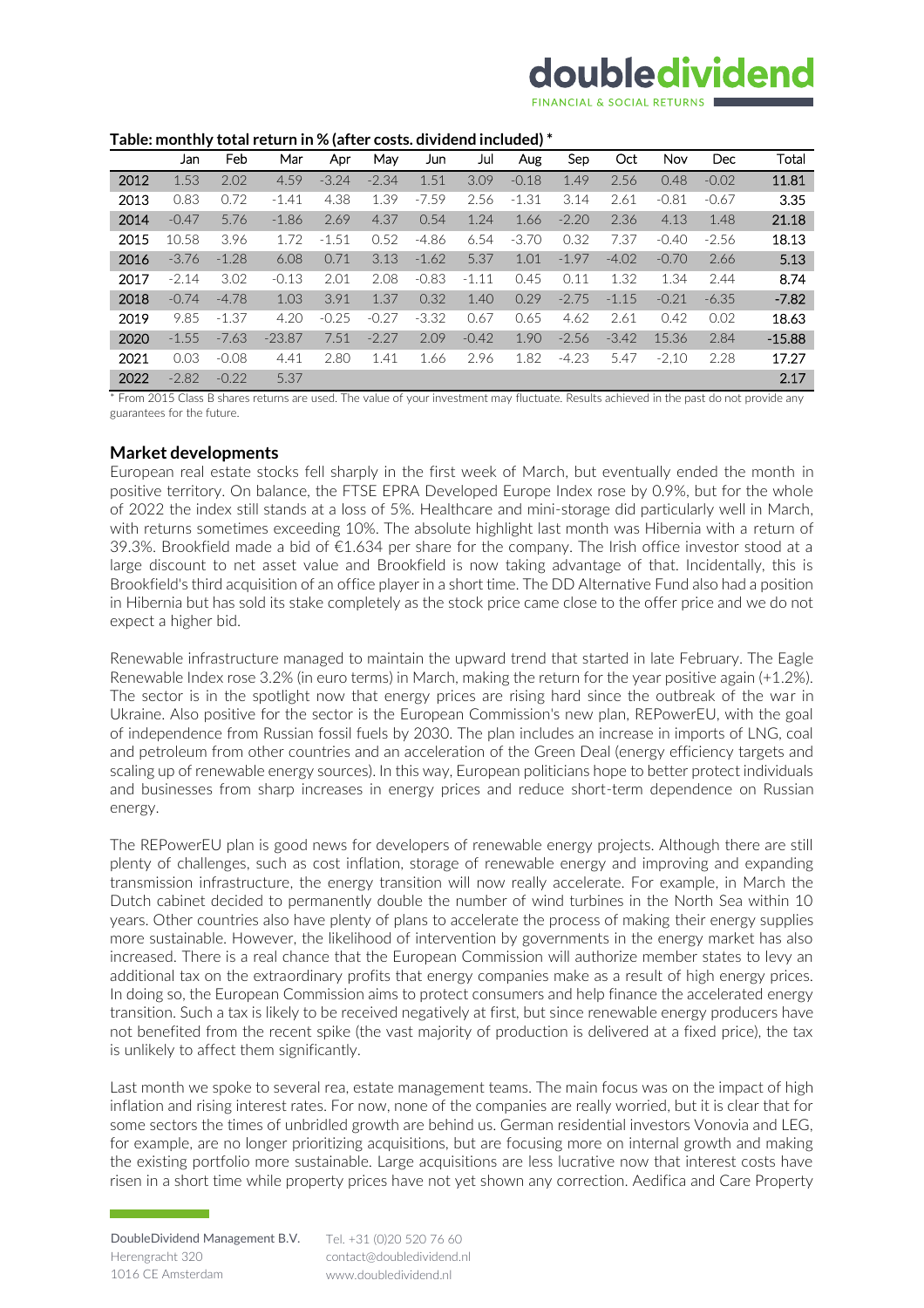

Invest, both active in homes for the elderly and care centers, also indicate that they are being more selective with new acquisitions. Both companies continue to expand, but with more attention to the quality of the tenant and the energy label of a property. The logistics sector still seems to have the best prospects. Developers in particular benefit from the demand for distribution centers as more and more companies want to become less dependent on long supply chains and want to produce closer to home. The higher construction and interest costs are not yet a problem, as rents are also rising sharply. The problem, however, is that the valuation of many logistics players is still very high, despite the recent price drops. Bargains are therefore hard to find.

# **Largest positive and negative contribution**

The largest positive contribution came from Hibernia which, as described above, is being acquired by Brookfield. Renewable energy companies Grenery Renovables, Brookfield and Innergex also made a strong contribution to the result. Another notable riser was Eurocommercial Properties, which presented very good annual results. The vacancy rate at the end of December last year was only 1.5%, the lowest in the sector. The positive rent review of 5% on expiring leases in the past 12 months is also noteworthy given the decline in rents among sector peers. Management also says the 2022 start is encouraging although uncertainty has increased due to sharply higher inflation and a drop in consumer confidence.

As in February, residential investor Vonovia made the largest negative contribution as a result of rising interest rates and the focus on internal growth instead of making major acquisitions. As a result, sector partner LEG also had a mediocre month. Nevertheless, the long-term prospects for the German housing sector remain good. The rebuilding value of the existing residential portfolio is substantially higher than the current appraised value and rising construction costs will only increase this difference. Meanwhile, both companies are at a very large discount to net asset value and the dividend yield is attractive at around 4%. We therefore increased both positions slightly last month.

### **Table: top 5 contribution to result (in €)**

| Top 5 highest contribution |       |      | Top 5 lowest contribution |           |          |
|----------------------------|-------|------|---------------------------|-----------|----------|
| Hibernia (Ire)             | 39.1% | 0.7% | Vonovia (Ger)             | $-10.9\%$ | $-0.7%$  |
| Grenery Renovables (Spa)   | 21.4% | 0.6% | LEG (Ger)                 | $-10.4%$  | $-0.3\%$ |
| Brookfield Renewable (US)  | 15.5% | 0.5% | Greencoat Renew. (Ire)    | $-3.4%$   | $-0.1%$  |
| Eurocomm. Prop. (Neth)     | 12.0% | 0.4% | Klépierre (Fra)           | $-5.8\%$  | $-0.1%$  |
| Innergex (Can)             | 11.6% | 0.4% | Aquila European (UK)      | $-1.5%$   | $-0.1%$  |

Source: DoubleDividend/Bloomberg

#### **Portfolio changes**

Over the past month, we have increased the weightings of Aberdeen Logistics, American Tower, Capreit, CTP, Digital Realty, Healthcare Trust of America, I-RES, LEG, Store Capital, Target Healthcare and Vonovia. The weighting of Acciona, Boralex, Brookfield Renewables, EDP Renovavais, EnergieKontor, Greencoat Renewables, Grenery, Northland Power, Shurgard and Supermarket Income REIT was somewhat reduced. The positions in Hibernia and Kojamo have been sold in full. The cash position at the end of March was around 5%.

#### **Table: top 10 positions in portfolio per end month**

| Company and weights        |         |                            |      |
|----------------------------|---------|----------------------------|------|
| Vonovia (Ger)              | 5.4%    | Mitsui Fudosan (Jap)       | 2.9% |
| Eurocommercial Prop (Neth) | $3.7\%$ | American Tower (US)        | 2.9% |
| Innergex (Can)             | 3.2%    | $I-RES$ (Ire)              | 2.8% |
| Digital Realty (US)        | 3.0%    | Atlantica Sustainable (US) | 2.8% |
| Aquila Renewables (UK)     | 2.9%    | Grenery Renovables (Spa)   | 2.7% |

Source: DoubleDividend

# **Team DoubleDividend**

Tel. +31 (0)20 520 76 60 contact@doubledividend.nl www.doubledividend.nl